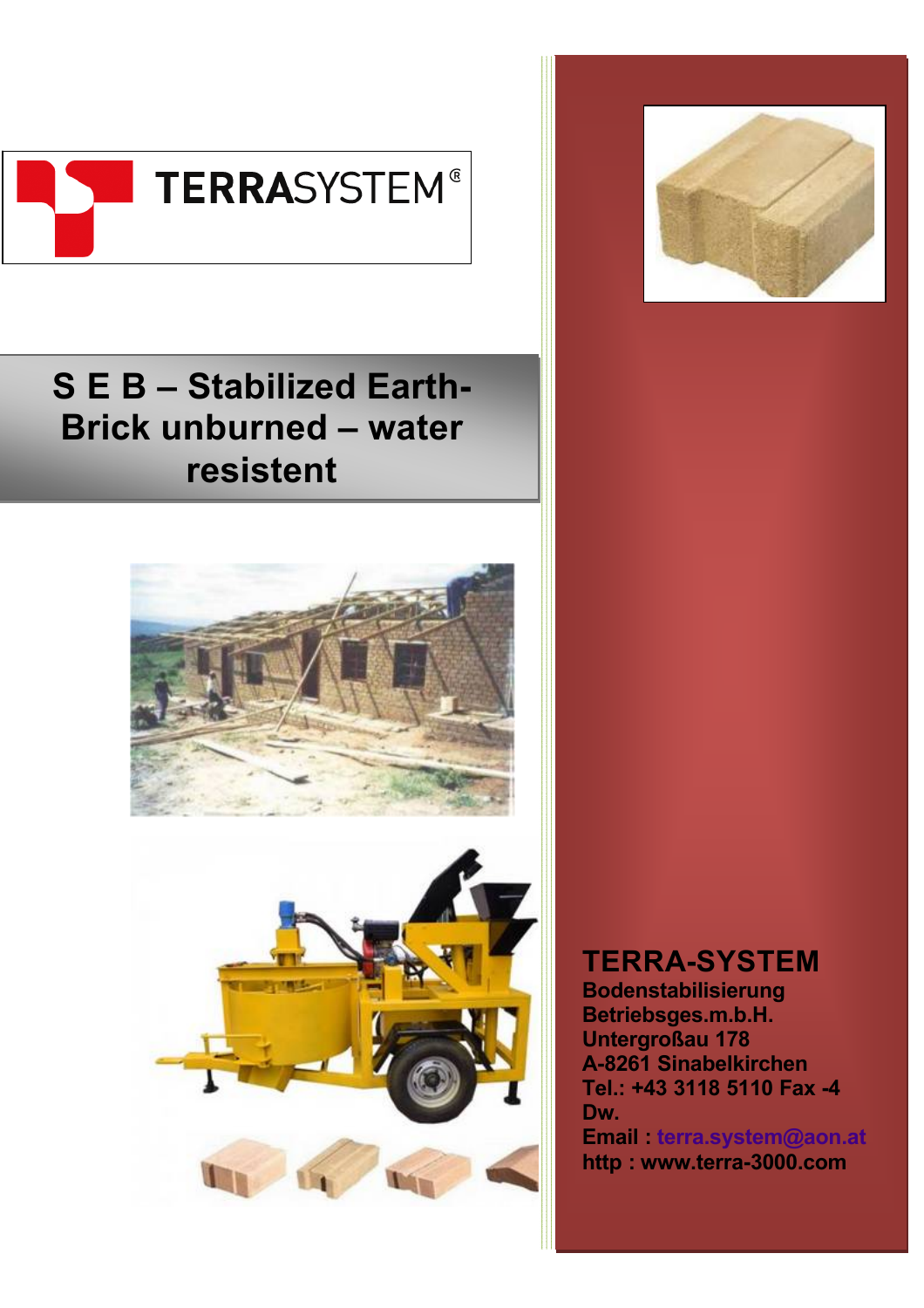## **TERRA-3000® brick production**

Helping people help themselves

Our guiding principle during the development of **TERRA 3000®**

From the basic idea for the inexpensive production of unburned bricks from loam for the "Third World", is developed an innovation for soil stabilization of cohesive soil material.

The idea was from clayey loam, which globally occurs very frequently and is generally cheap available, to turn into a useful building material for brick production without needing to burn the bricks for weather- and water resistance.

To offer, with locally occurring loam material, a low cost alternative to create better quality of life for the population.

From this developed a pioneering innovative way for soil stabilization of all types with the involvement of clayey soils and **TERRA 3000®**.

**TERRA-3000®** is multiple applicable, while helping people in many areas, such as infrastructure, residential construction, construction of water reservoirs and various other required applications.

**TERRA-3000®** is a liquid catalyst concentrate which helps when used correctly, to produce from the locally cohesive soil (clay / loam) a valuable and relatively in expensive construction material.



*Picture above: clayey laterite in Africa*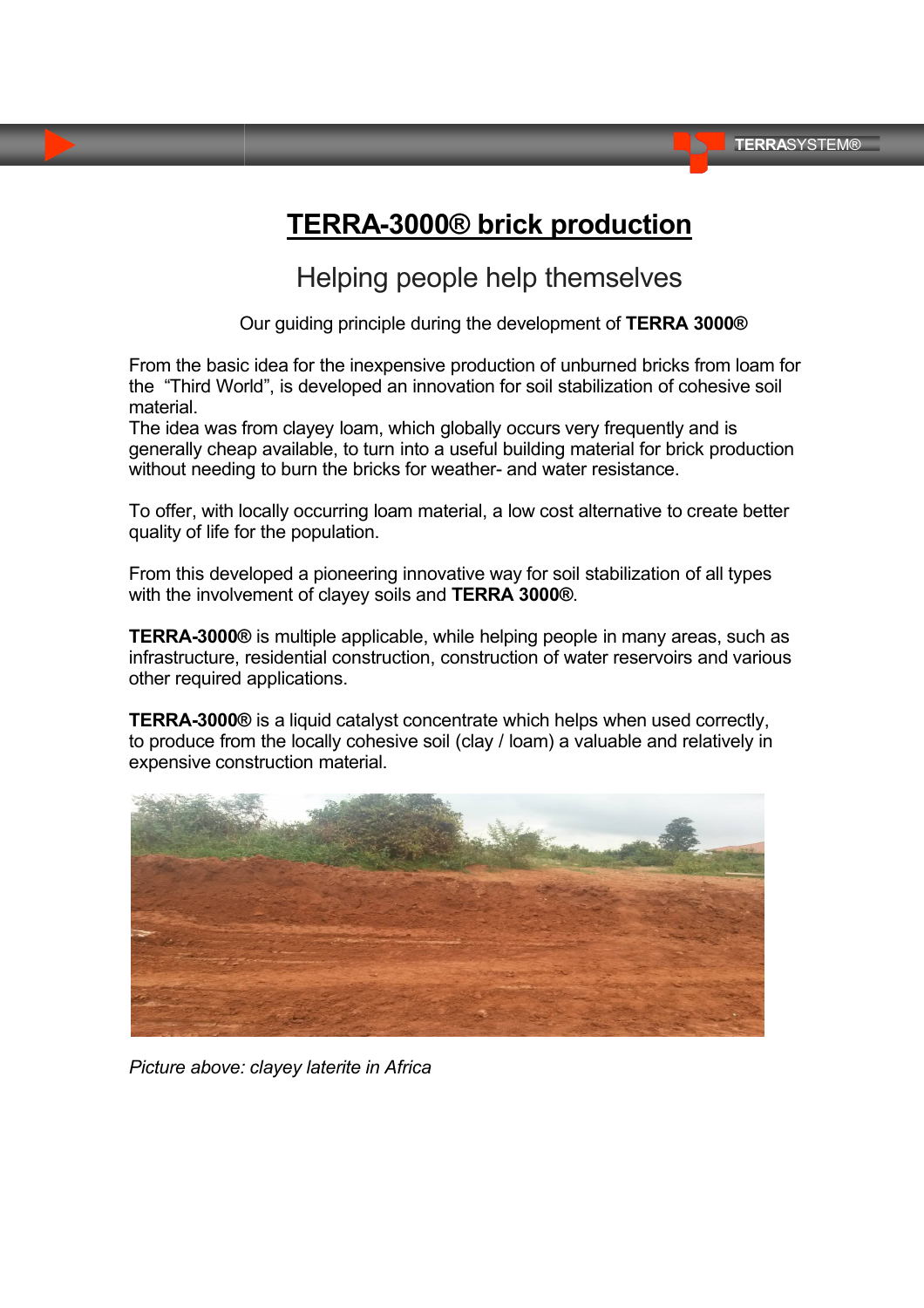Loam / clay is a proven building material for thousands of years and around 2 thirds of earth's population lives in clayey loam buildings.

Unfortunately, the burning of bricks got a high energy requirement and a high calorific technical effort, especially in developing countries, which is for the most people not affordable.

Of necessity, therefore, unfired bricks are used – which unfortunately are not water resistant - and cannot withstand very long the destruction, caused by ever-increasing vagaries of the weather and rain fronts. In many cases has to be dispensed of unfired bricks, then the clay material is applied "pure" in wooden fencing.



*Picture above: loam hut in Africa*

Our thought on this subject is to help people in developing countries, but not with money or finished products. We want to give them the opportunity, with the locally available soil material, with their own labor force and relatively easy to mediated "know-how" as well as the necessary equipment, to help themselves for the elemental basic need of a domicile and thereby to have a base to an perspective in a better future.

We believe that these infrastructure improvements is or may be also an important step in the direction of the current refugee situation. Because if people have an activity to help themselves for a stable, affordable and pleasant accommodation, which can be a basis for economic self-help and are not forced to leave their home by hopelessness and lack of perspectives.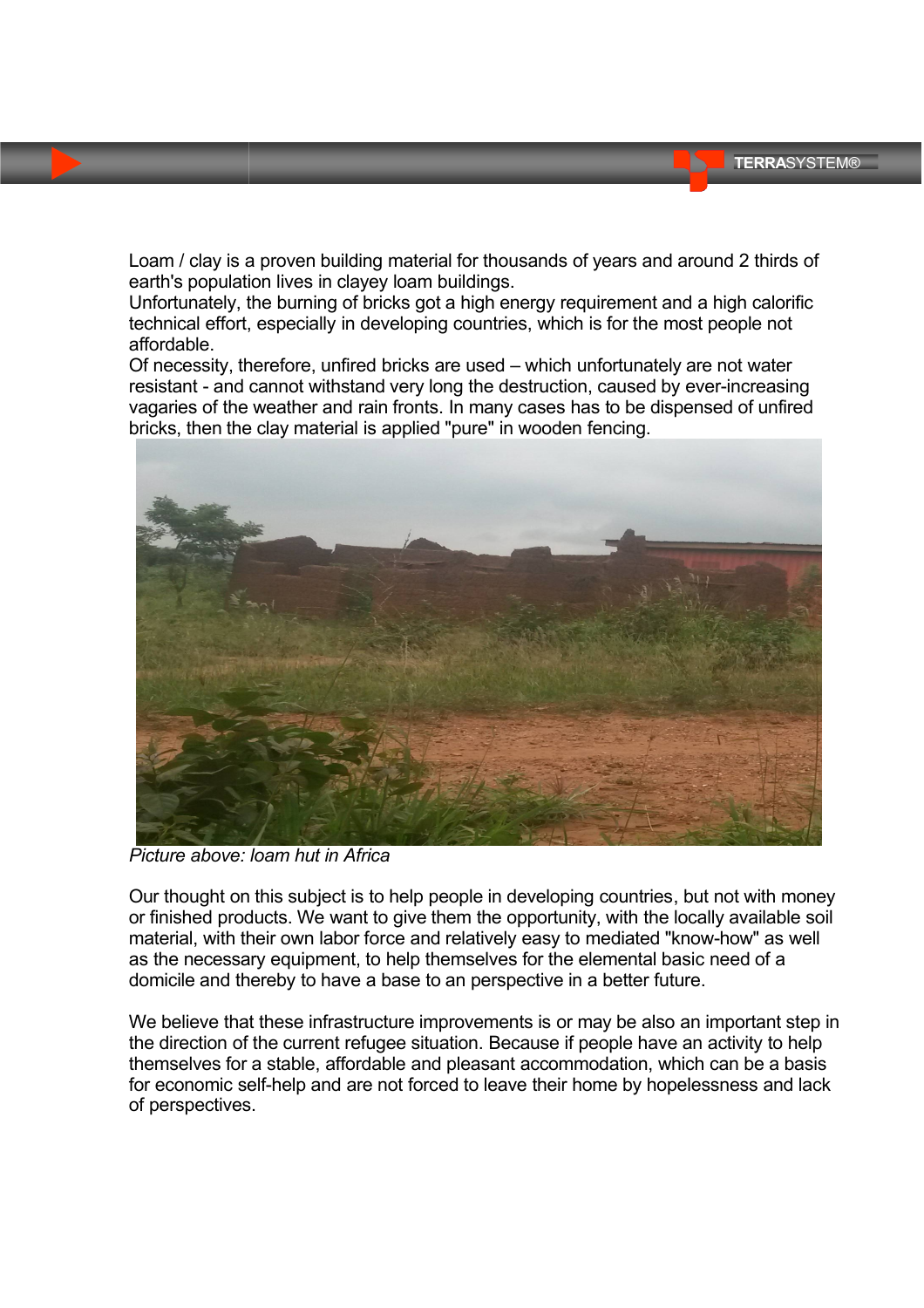## Technologie - **TERRA**SYSTEM®

#### **pressed and unburned water-resistant bricks**

The **TERRA- 3000®** SYSTEM replaces burned bricks and mortar by the use of **TERRA-3000®** manufactured bricks, which are bonded to each other with the same soil material diluted with water and liquid **TERRA-3000®** catalyst.

The **TERRA- 3000®** SYSTEM is a unique technology which allows relatively easy, upcoming locally available soil, enhance in an acceptable raw material for the brick production.

The water sensitivity of such unburned bricks is brought under control and even up to the complete impermeability (by adding missing grain fractions - clay or sand).



#### **Benefits of TERRA**SYSTEM®

- water resistant, no capillary action, remains dimensionally stable in case of moisture,
- high breaking strength of the bricks  $> 12$ N/mm<sup>2</sup> = 12 MPA
- energy saving, no burning, no timeconsuming and costly transportation,
- Excellent thermal features. excellent thermal capacity, almost twice as efficient as burned adobe bricks,
- Environment friendly, **TERRA**SYSTEM® acts as a catalyst, very low application rate, environmentally certified,
- simple processing, also possible by unskilled staff,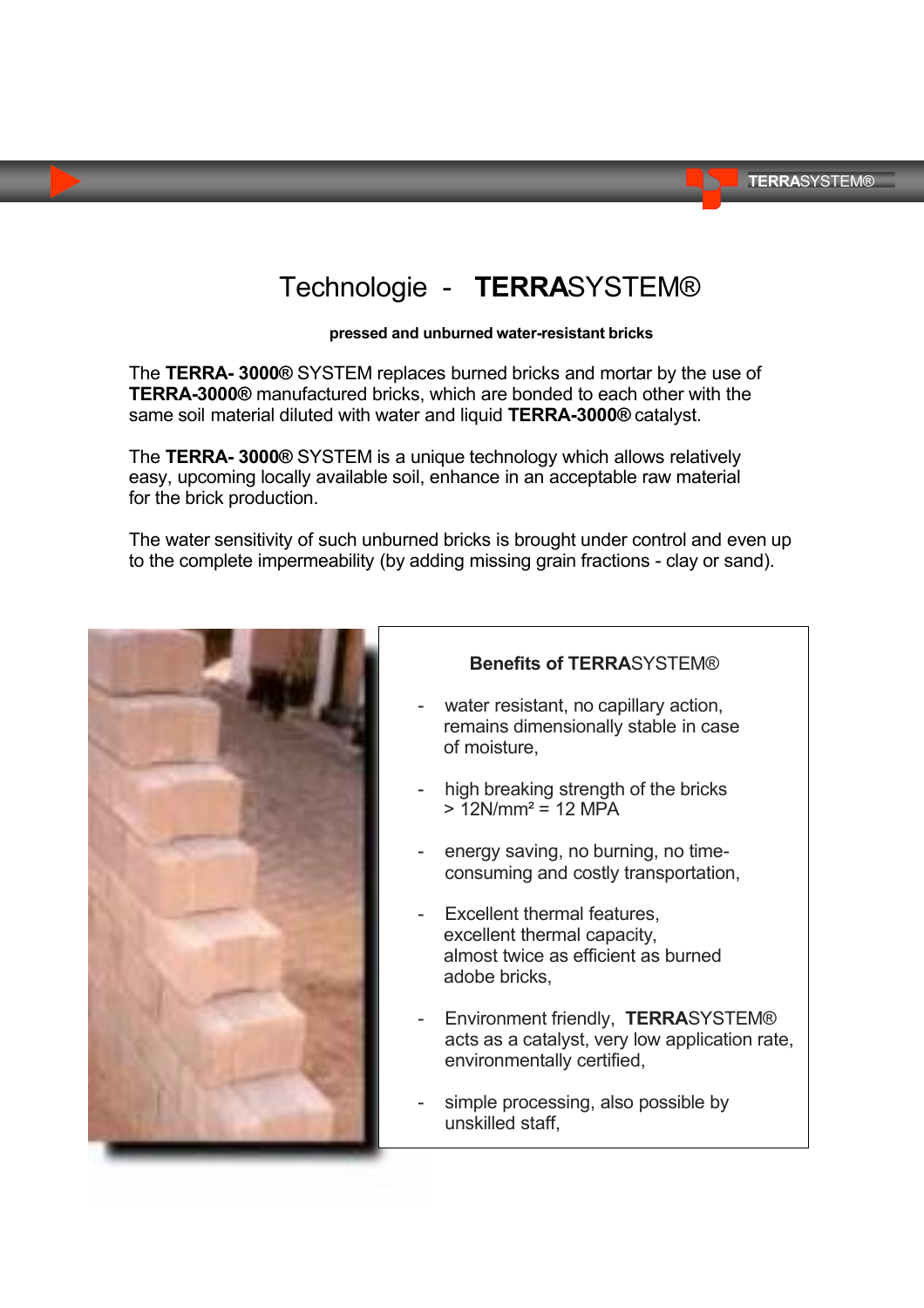#### **Benefits of TERRA SYSTEM® in detail:**

#### Significant cost savings

Transport cost savings : Brick Production on site.

Locally available clayey loam soil is the main raw material;

| Limitations:                                                                                                                                               | test).                                                                                                                                                                                                       | no humus like organic content of roots, leaves, etc.,<br>(topsoil about 20 - 30 cm deep).<br>Minimum percentage of clay (grain size <0,002mm) higher 20%.<br>By means of laboratory test (combined sieve and sedimentation<br>test) or by means of finger test detected (see description finger |
|------------------------------------------------------------------------------------------------------------------------------------------------------------|--------------------------------------------------------------------------------------------------------------------------------------------------------------------------------------------------------------|-------------------------------------------------------------------------------------------------------------------------------------------------------------------------------------------------------------------------------------------------------------------------------------------------|
| Energy saving:                                                                                                                                             | no expensive and complicated burning, brick is pressed<br>hydraulically or mechanically, no high energy costs, no energy<br>consumption through long transports.                                             |                                                                                                                                                                                                                                                                                                 |
|                                                                                                                                                            | Equipment costs: favorable Equipment (hydraulic press, compulsory mixer, grinder),<br>mounted onto a trailer can be brought quickly from site to site, by<br>diesel engine or generator power independently. |                                                                                                                                                                                                                                                                                                 |
| Extraneous material:                                                                                                                                       |                                                                                                                                                                                                              | no mortar or cement required by means of:                                                                                                                                                                                                                                                       |
|                                                                                                                                                            | 1.                                                                                                                                                                                                           | specially formed profile bricks - engaged                                                                                                                                                                                                                                                       |
|                                                                                                                                                            | 2.                                                                                                                                                                                                           | is diluted with the same catalyst material<br>and water for bonding.                                                                                                                                                                                                                            |
| Processing:                                                                                                                                                |                                                                                                                                                                                                              |                                                                                                                                                                                                                                                                                                 |
| Easy operation: 1 trained operator and 3 - 6 untrained workers.                                                                                            |                                                                                                                                                                                                              |                                                                                                                                                                                                                                                                                                 |
| Quick application: bricks can be used immediately after pressing by the special brick<br>mold (locking system), simple but precise installation, it always |                                                                                                                                                                                                              |                                                                                                                                                                                                                                                                                                 |

arise straight walls, even with inexperienced personnel. Attractive brick surfaces can be achieved through natural color of the soil, the walls may also be sealed with plaster as well deleted with paint.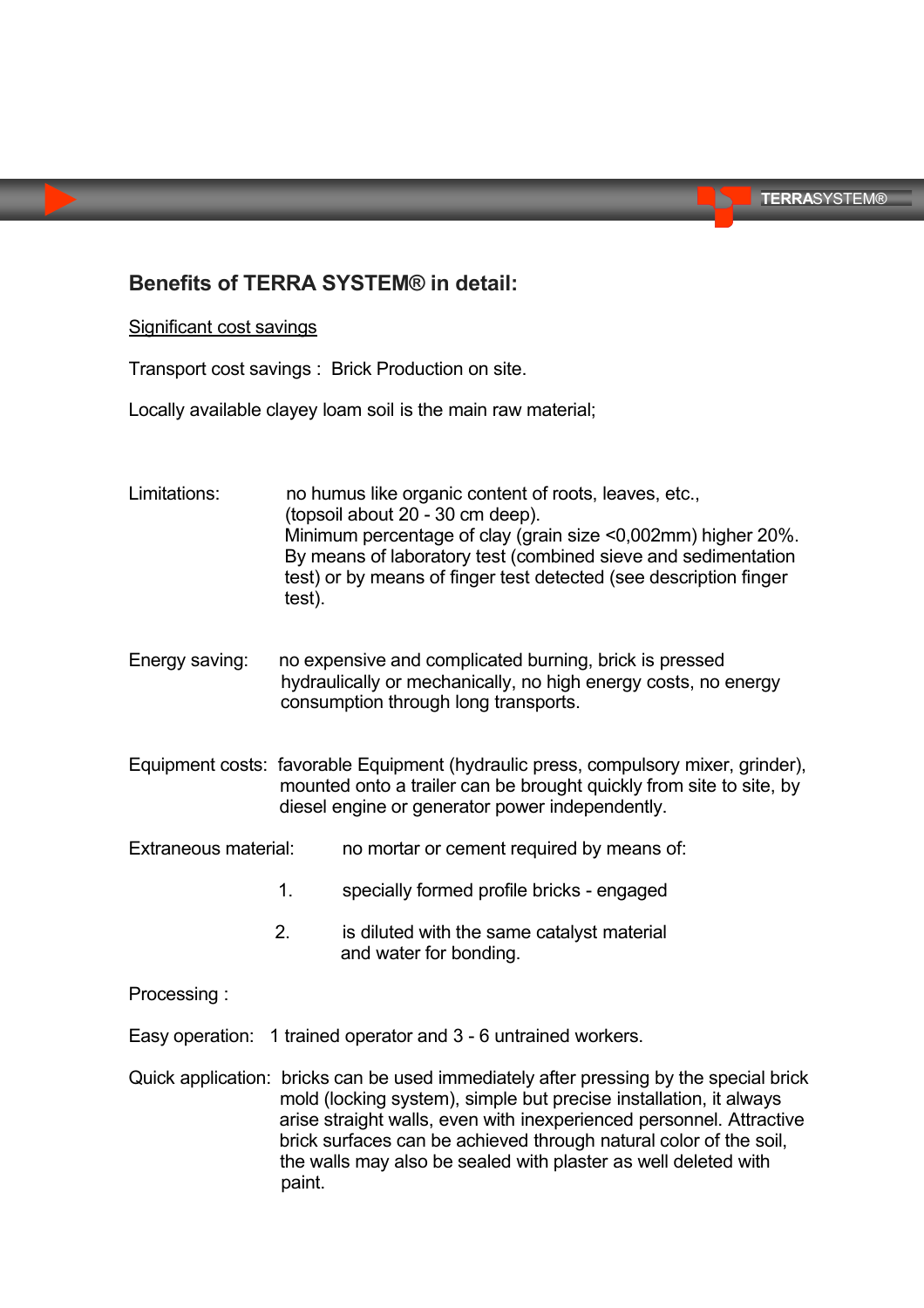#### **TERRA**SYSTEM®

#### **TERRA-3000® – Concentrate**

surface active agent in monomeric and polymeric mixture, solvents, wetting agents and catalysts, customs tariff number Nr: 38.24.90.15

1 liter **TERRA-3000®** concentrate sufficient for 5m³ loam material

#### Application rate: 0.2 liter **TERRA 3000®-concentrate** per m<sup>3</sup> loam Material

Price TERRA 3000®-concentrate: see the actual pricelist

Prices are excl. VAT., Ex works EXW (or free carrier FCA on payment in advance) according to Inco-terms 2010.

Packaging: 25-liter plastic canisters

Minimum order amount 6 x 25 liter canister (150 liter)

Delivery time in larger quantities 4 - 6 weeks after written and recorded order

Payment: 50% deposit on writing only binding order - Rest before taking over the goods to the freight carrier. In case of non acceptance the ordered goods, the deposit will be forfeited, no return of goods.

### **Soils :**

.

Suitable soils: All soils with a clay fine fraction of <0.002 mm grain size of at least 20%. If the clay content is greater than 40%, the base material can easily be emaciated by adding sand in the ratio. If there is not enough clay (<0,002mm) in the soil, the lack of

clay content should be added to achieve the necessary clay content of 20%.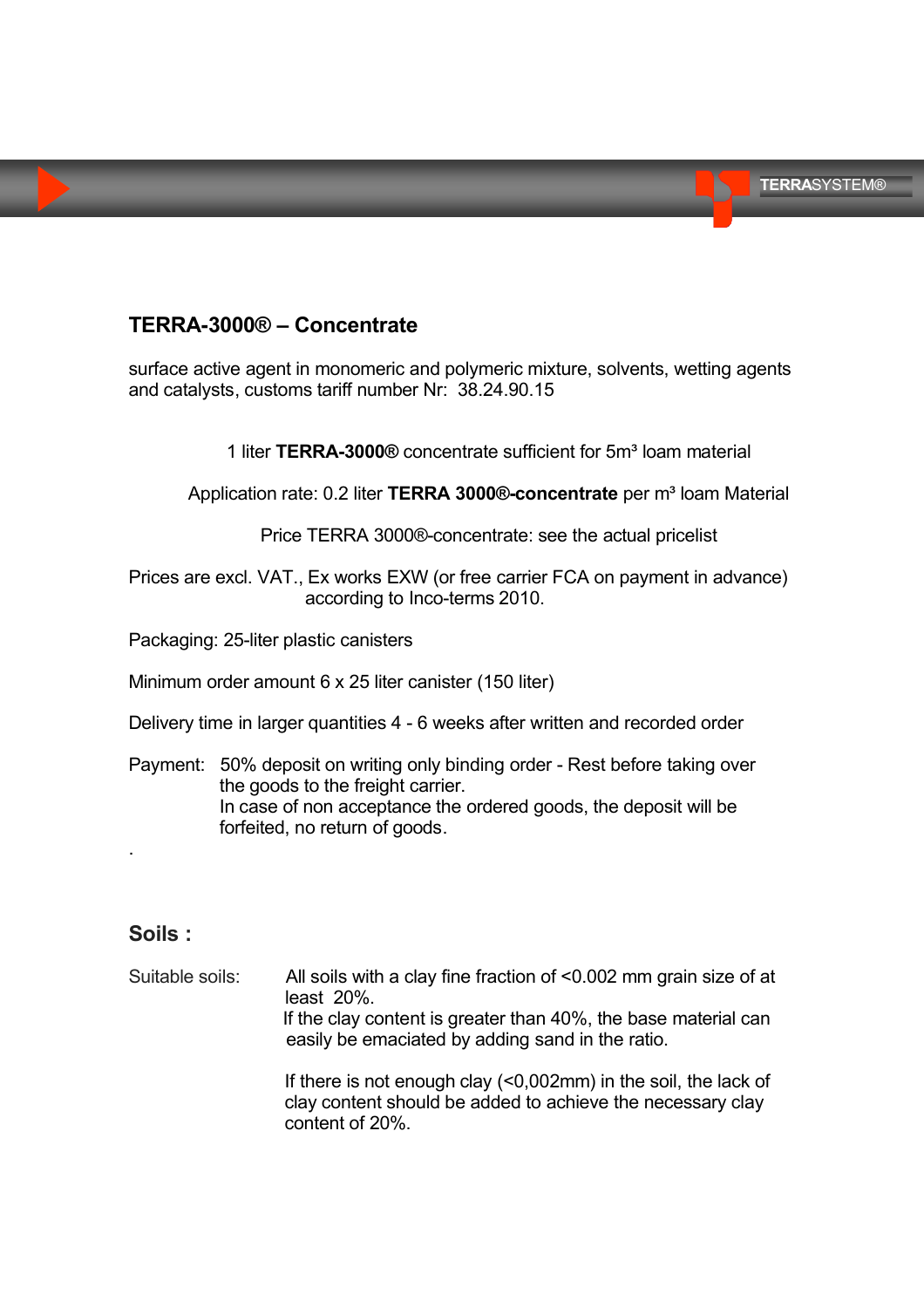## **SOIL SELECTION**

A TERRA BRICK is produced from soil and **TERRA-3000®** - water-mixture. The soil type is classified as a sandy – loam. The soil should contain more sand than clay (> 20%) and silt (fines). If the clay content is too high, sand will need to be blended in with the soil.

The clay keeps the brick together so it is easy to carry the brick during brickmaking. The sandy portion is what binds with the solution to give the brick its ultimate strength.

Too little clay will make brick handling difficult, too much clay will make the brick shrink and crack during curing.

TERRA-BRICK are made from sub-soil (min 30cm) below ground level, never top soil, which contains organic material.

#### **There are 3 field tests in the field to test the soil:**



#### **The visual test**

- Dig a hole 30cm deep.
- Look at the different soil layers.
- Does the soil look sandy or does it have lumps?
	- a. If it is has lumps and cracks in the soil then there is clay.
	- b. If it is very sandy then dig deeper to find a more clayey soil.
	- **DO NOT USE TOPSOIL!**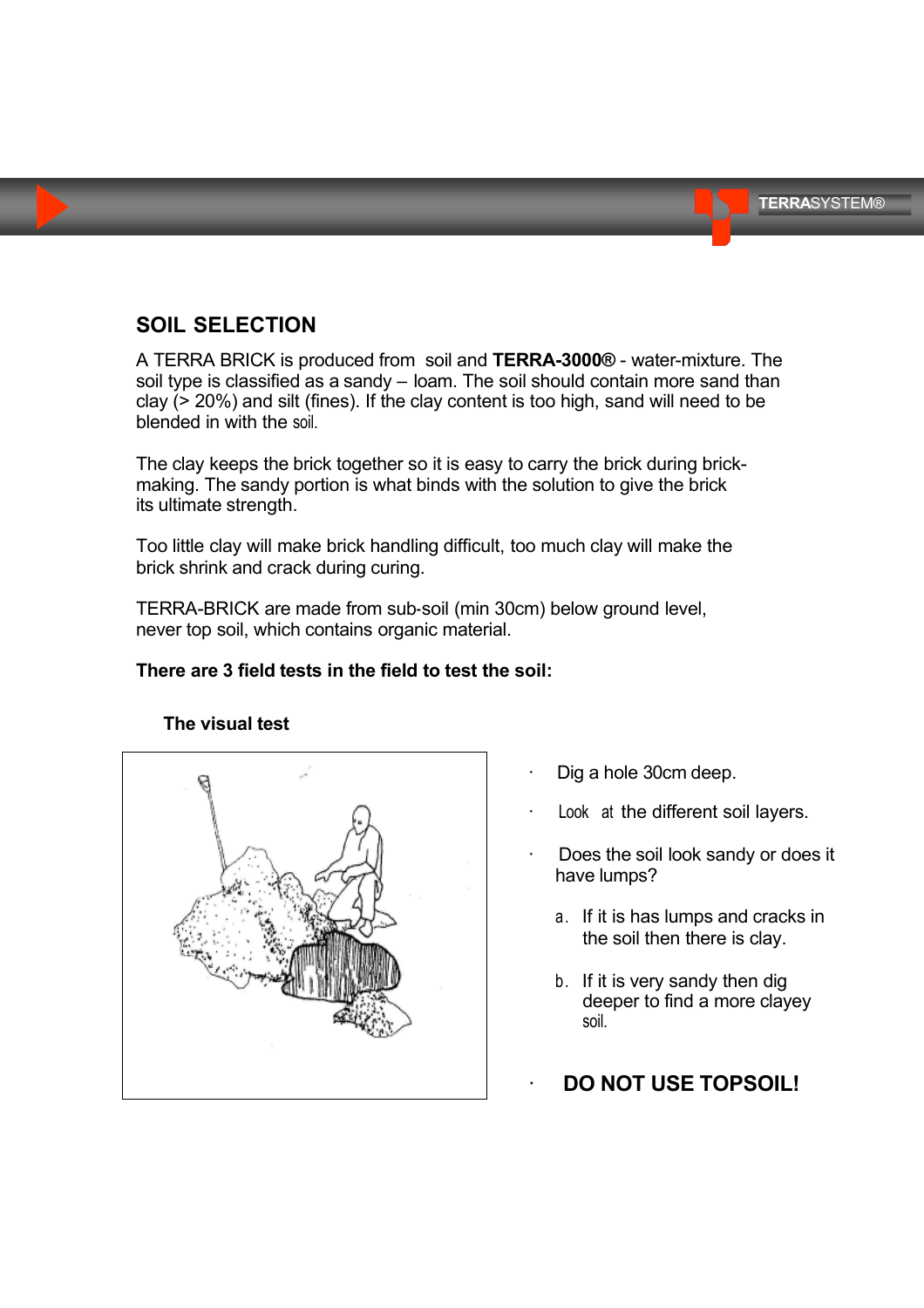

### **The wash test**

- Take some soil in the hand, pour water on it and rub and squeeze it.
- Does it feel gritty or soapy?
	- a. If it is gritty there is a lot of coarse sand.
	- b. If it is soapy then there is clay.
- Wash the hand with water. If soil washes off easily then it is mostly sand or silt. If it is difficult to wash off and leaves colour on your hand, then there is a lot of clay.

## **The jar test**



- Fill a straight sided, flat bottomed jar  $\frac{1}{3}$  with soil.
- Fill to  $\frac{2}{3}$  with water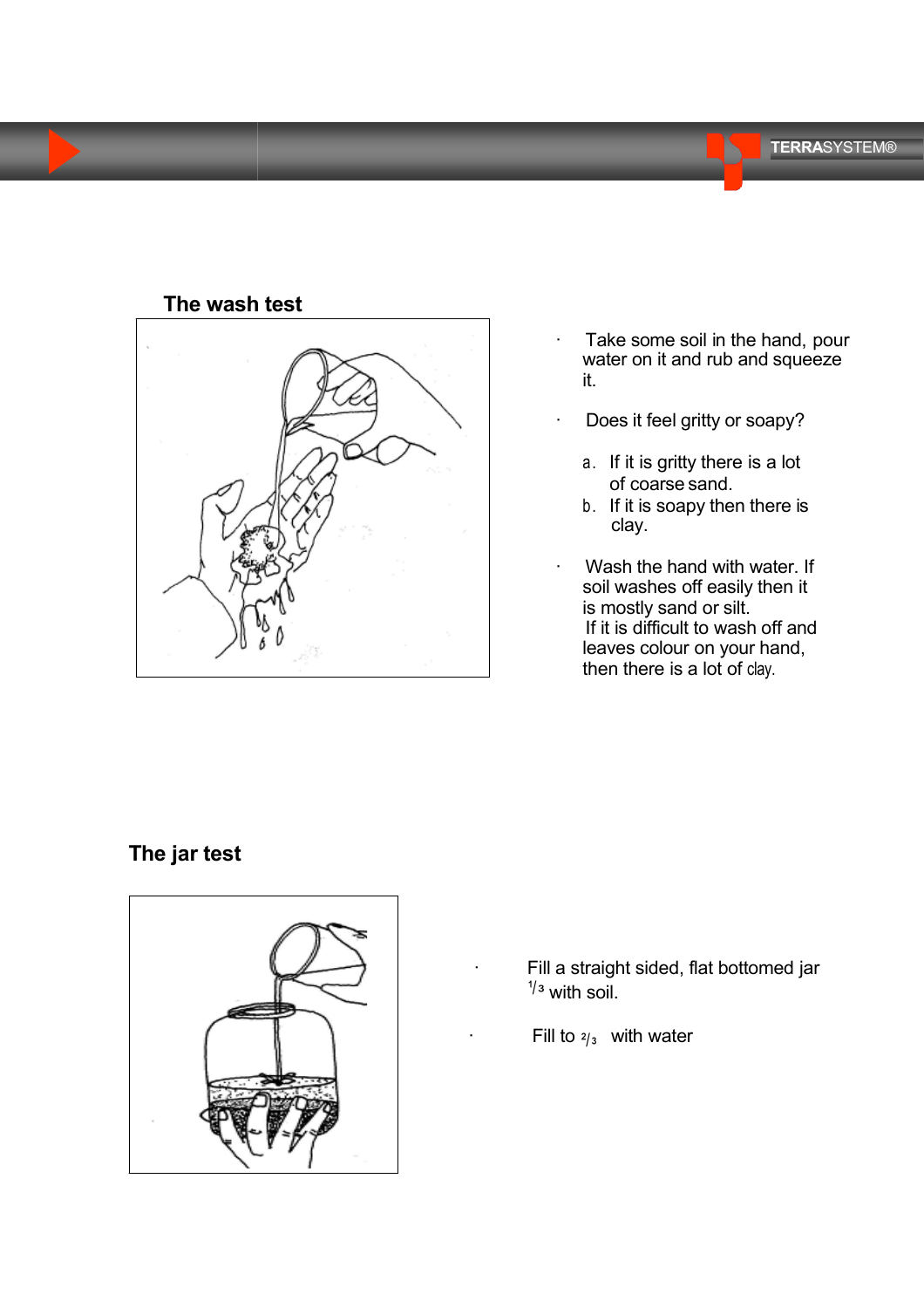



- Shake well (1 minute).
- Leave to stand for 24 hours.
- Measure the thickness of the layers of clay and sand.



Clay and silt – upper layer Sand and gravel – lower layer

> **Note: There must be between 20% and 30% clay to make a brick,**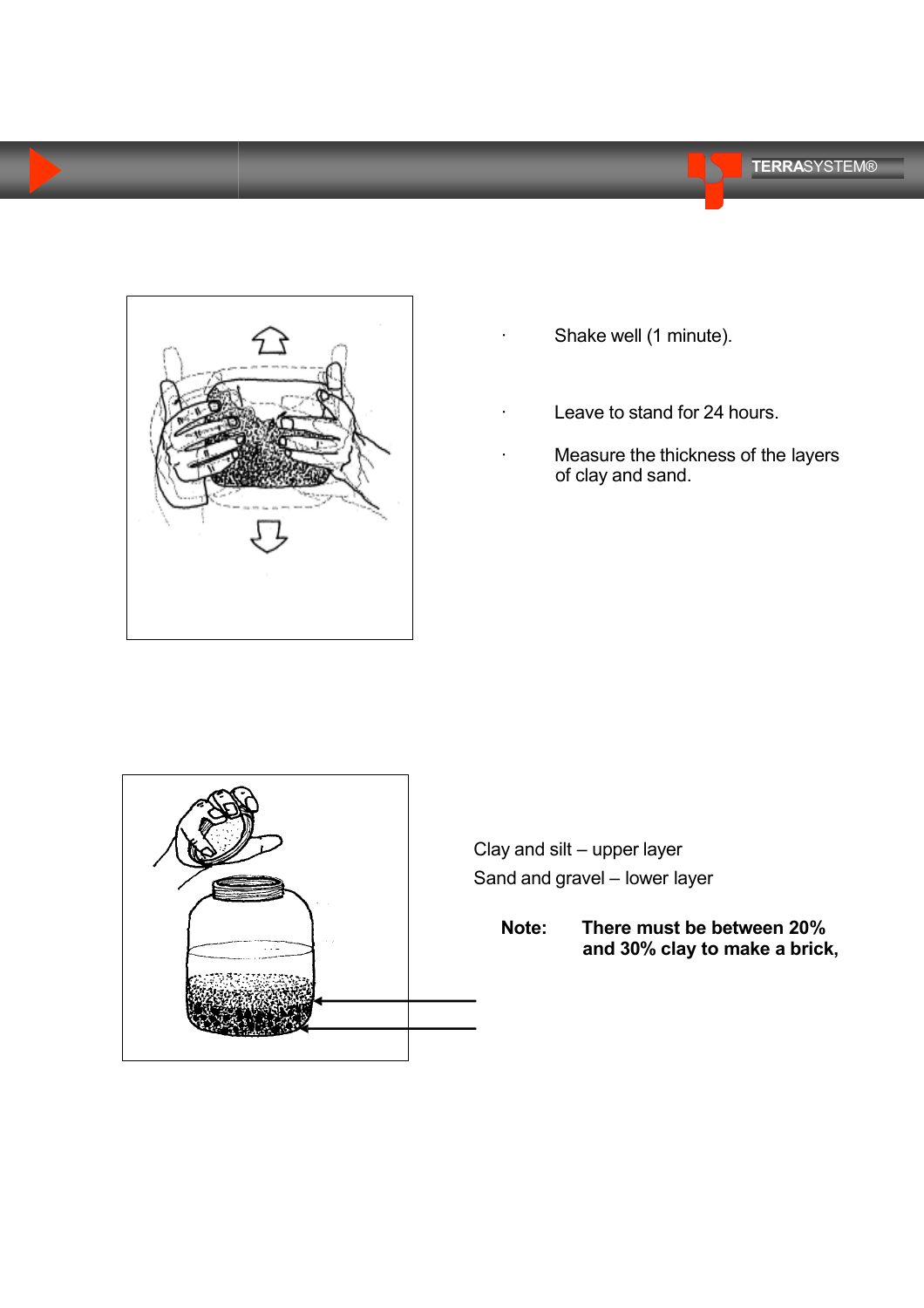

 $-30$ 

8-10mm strong mesh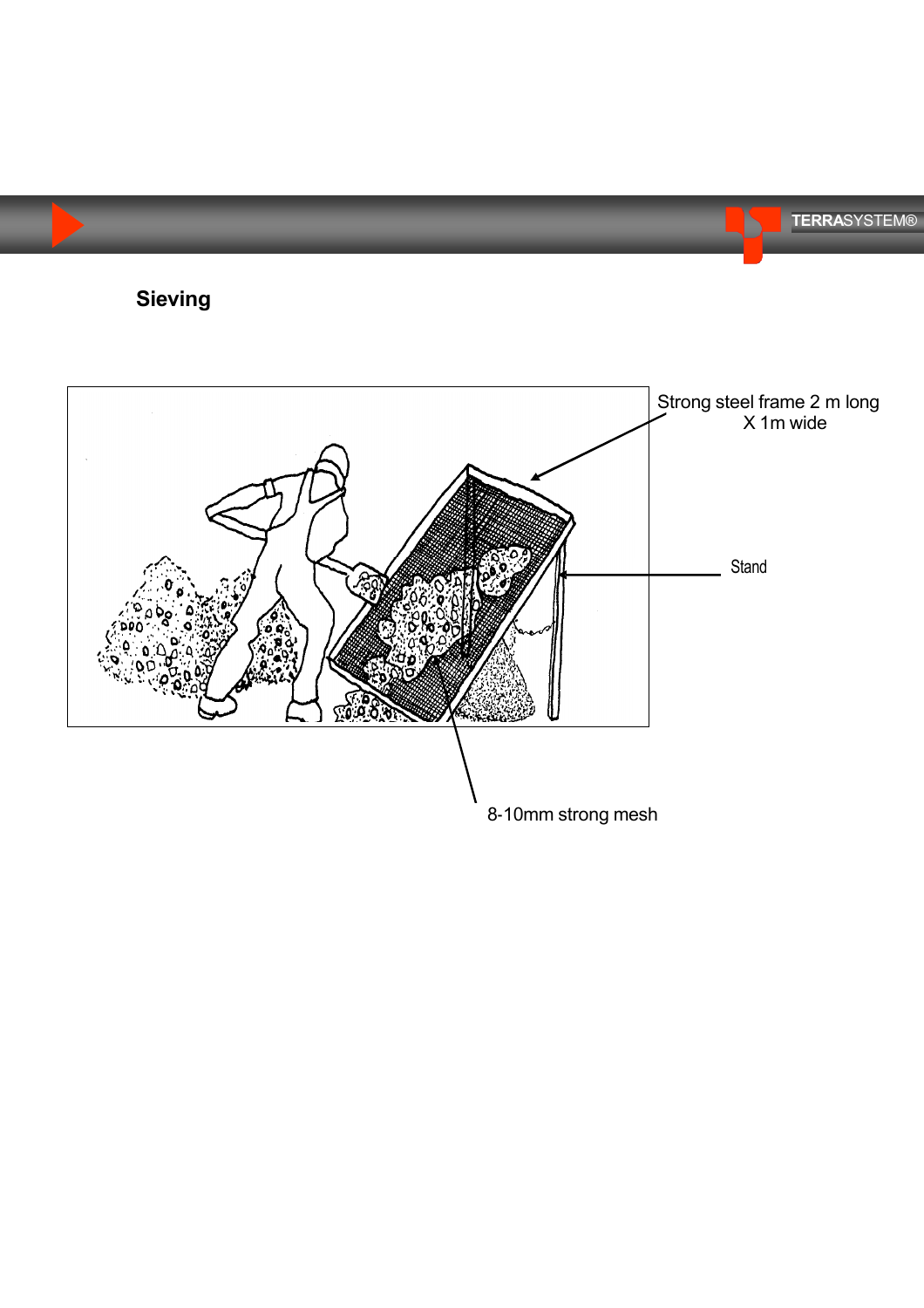**TERRA**SYSTEM®

**Mixing by hand**



Batch the soil and TERRA-3000®-water-mix







Mix three times until the TERRA-3000®-water-mix and soil are mixed thoroughly



Add water with watering can

- Do not pour the water onto a single spot creating a pool of water.
- Water must be sprinkled onto the mix slowly while mixing.



Mix three times until the water is spread evenly throughout the mix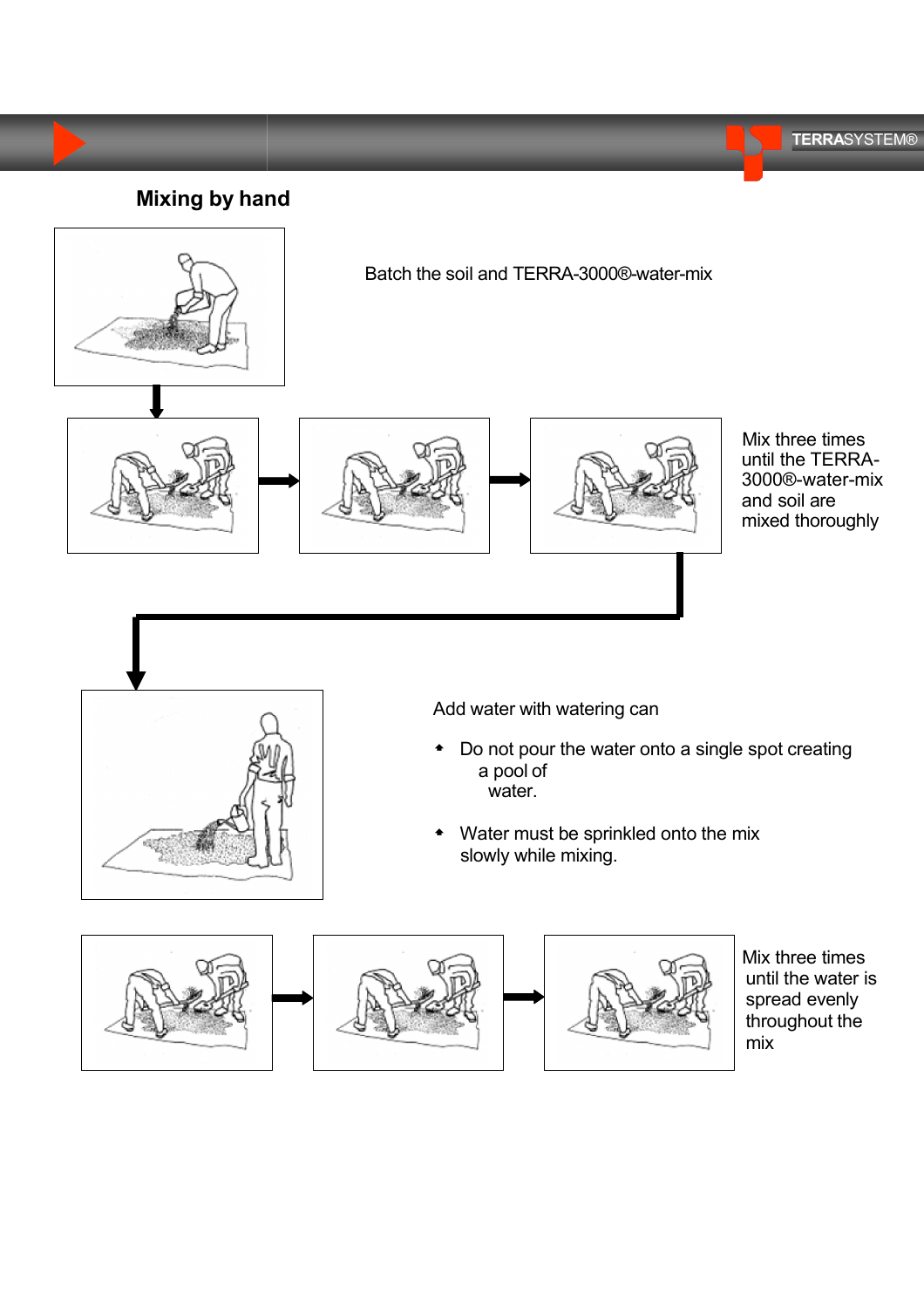## **Checking the moisture in the mix**

### **The Drop Test**



- 1. Squeeze the soil solution mix into a ball.
- 2 . Drop ball from waist height.
- 3 . **-** If ball shatters into many small pieces it is too dry.
	- **-** If ball breaks into 5-6 lumps then the water content is right.
	- **-** If ball does not break or only breaks into a few lumps it is too wet.
- **NOTE:** A dry mix will produce a poor quality brick. The mix should be close to the optimum water content of the soil. The water content will vary brick length. When the soil – solution mix is too dry the brick length will be longer than when the water content is correct.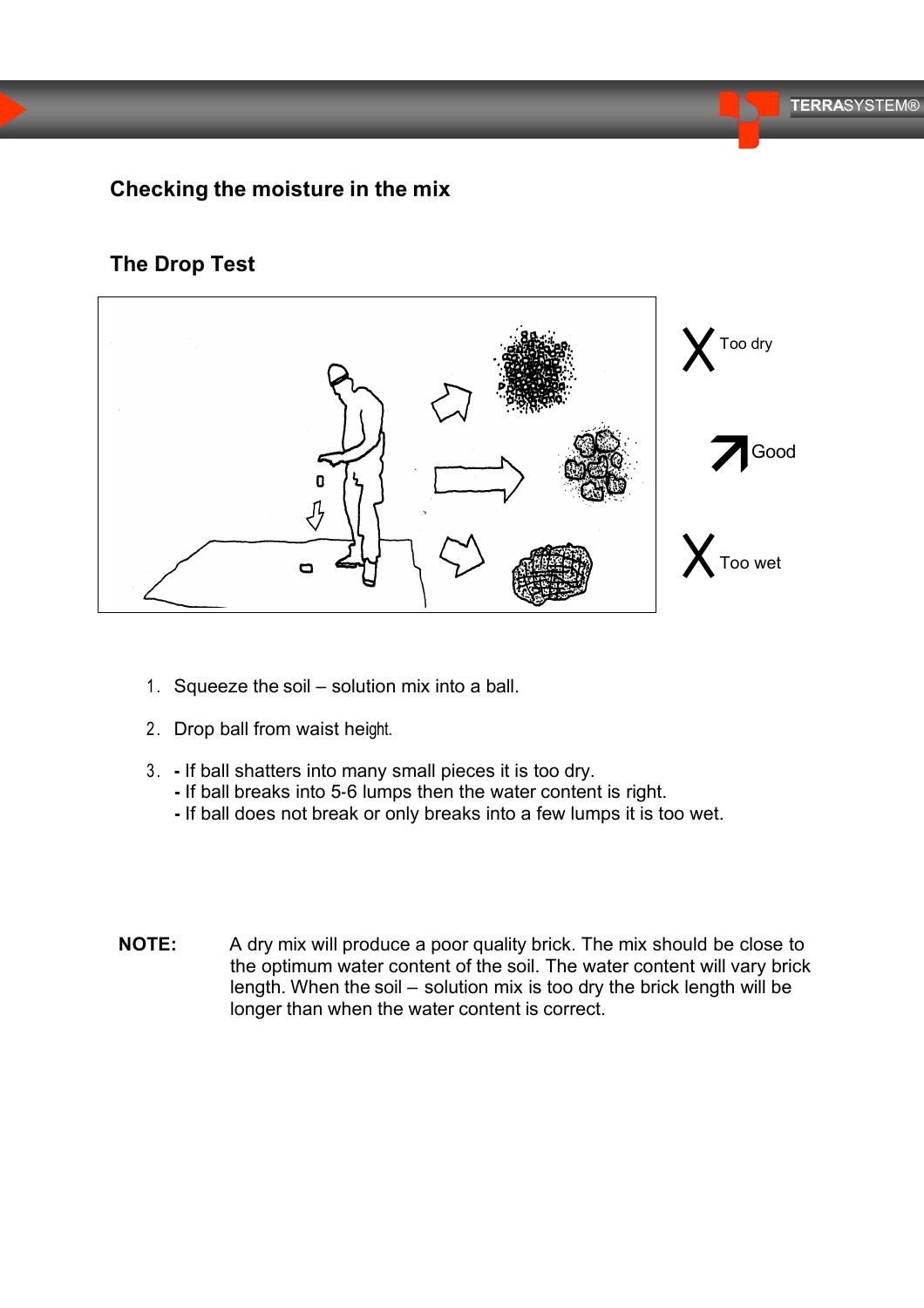## **Necessary machinery and equipment:**

- 1. **Grain optimization of the soil:**
	- a) manually: sieve



b) mechanical: crusher mill



Compulsory mixer with integrated sieve

- b) Twin-Shaft Mixer
- 3. **Press - important, as much pressure as possible**!
	- a) mechanical hand press :
	- b) mobile hydraulic press with hydraulic compulsory mixer







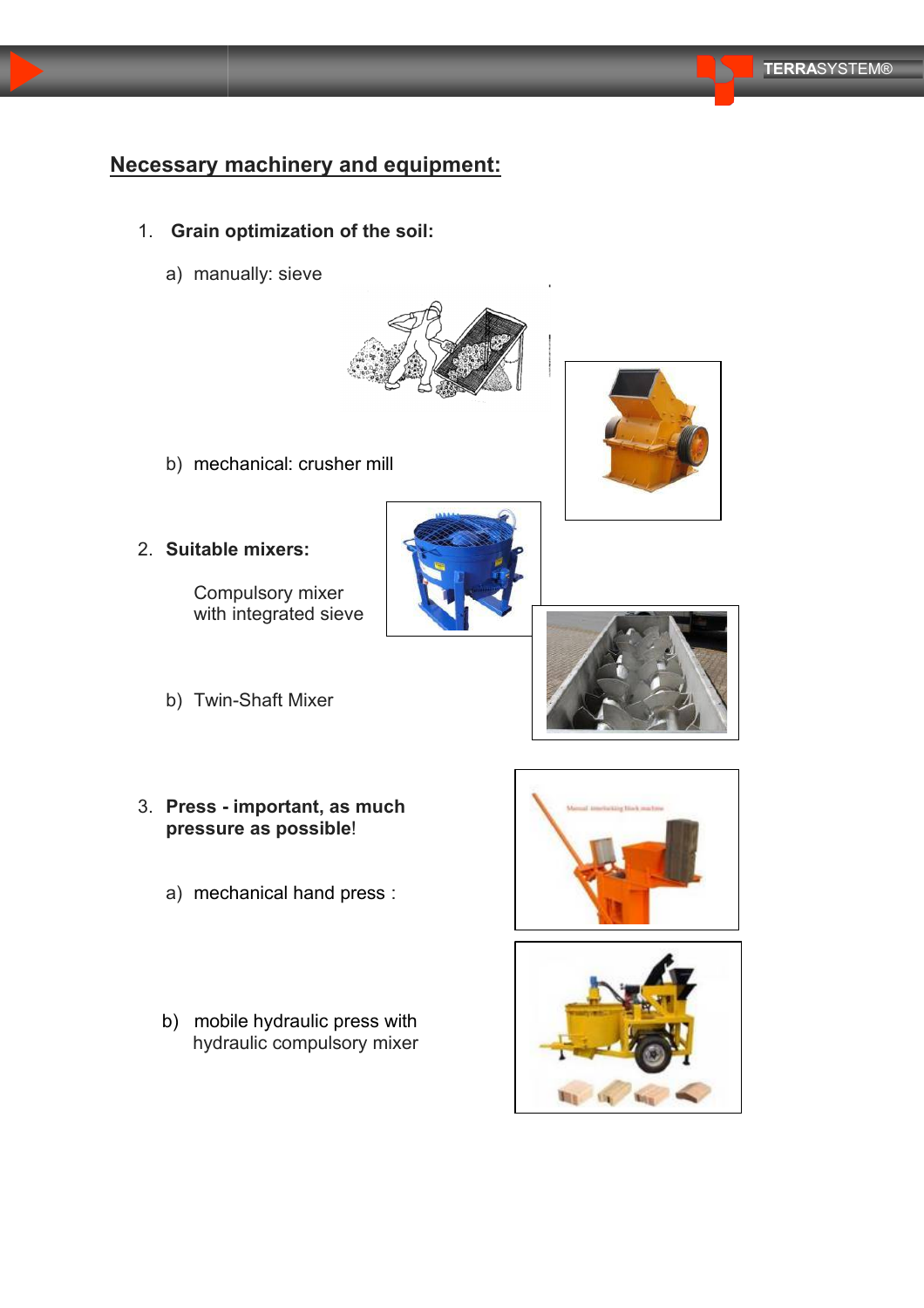c) stationary semi or fully automatic brick plant

## **Useful additional equipment:**

- 1. mechanical brick cutting machine:
- 2. mechanical testing device for break load:

3. moisture measurement – set, according carbide method





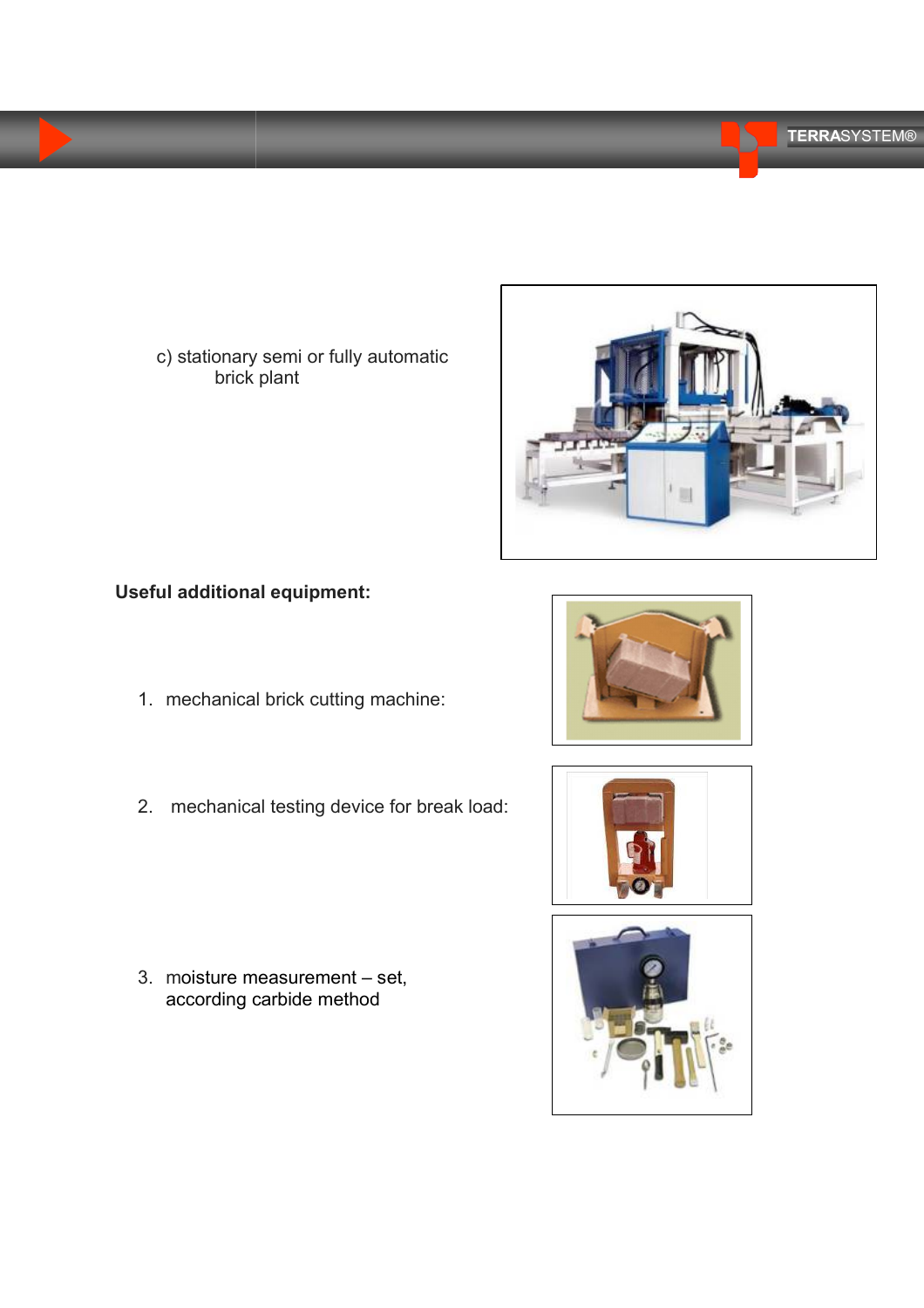#### **TERRA**SYSTEM®

### **Brick molds:**

Generally a wide range of molds are possible. Standard bricks without interlock

6 Inch (230x150x80mm) ca. 360 Stk./m³ Weight/pieces approx.. 5,4 kg or

4 Inch (230x100x75mm) ca. 580 Stk/m³ Weight / pieces approx. 3,4 kg

or

Standard brick with interlock: can be used without mortar in the dry method or with liquid **TERRA 3000®-**soil mixture.

brick dimensions: width 220 mm height 115 mm length 50 mm to 240mm

breaking load:  $> 12N/mm^2 = 12 MPA$ about 3 times higher than untreated loam brick





Average weight, depending on the type of soil: approx. 9 - 10 kg

These bricks are very easy to process, no previous knowledge required, very stable, good heat and sound insulating, water-resistant.

For the floor or bottom plate, the treated TERRA-3000® soil material can also be stamped. The result is a very good insulating and water-impermeable layer – where you can lay directly floor coverings or tiles after good drying – for the entire house, hardly or rather no cement is required.

Application rate: for 1  $m^3$  of soil is  $0,2$  I = **TERRA-3000**<sup>®</sup> = approx. 200 bricks (220 x 200 x 115 mm) 1  $m<sup>2</sup>$  brick wall = 43 bricks